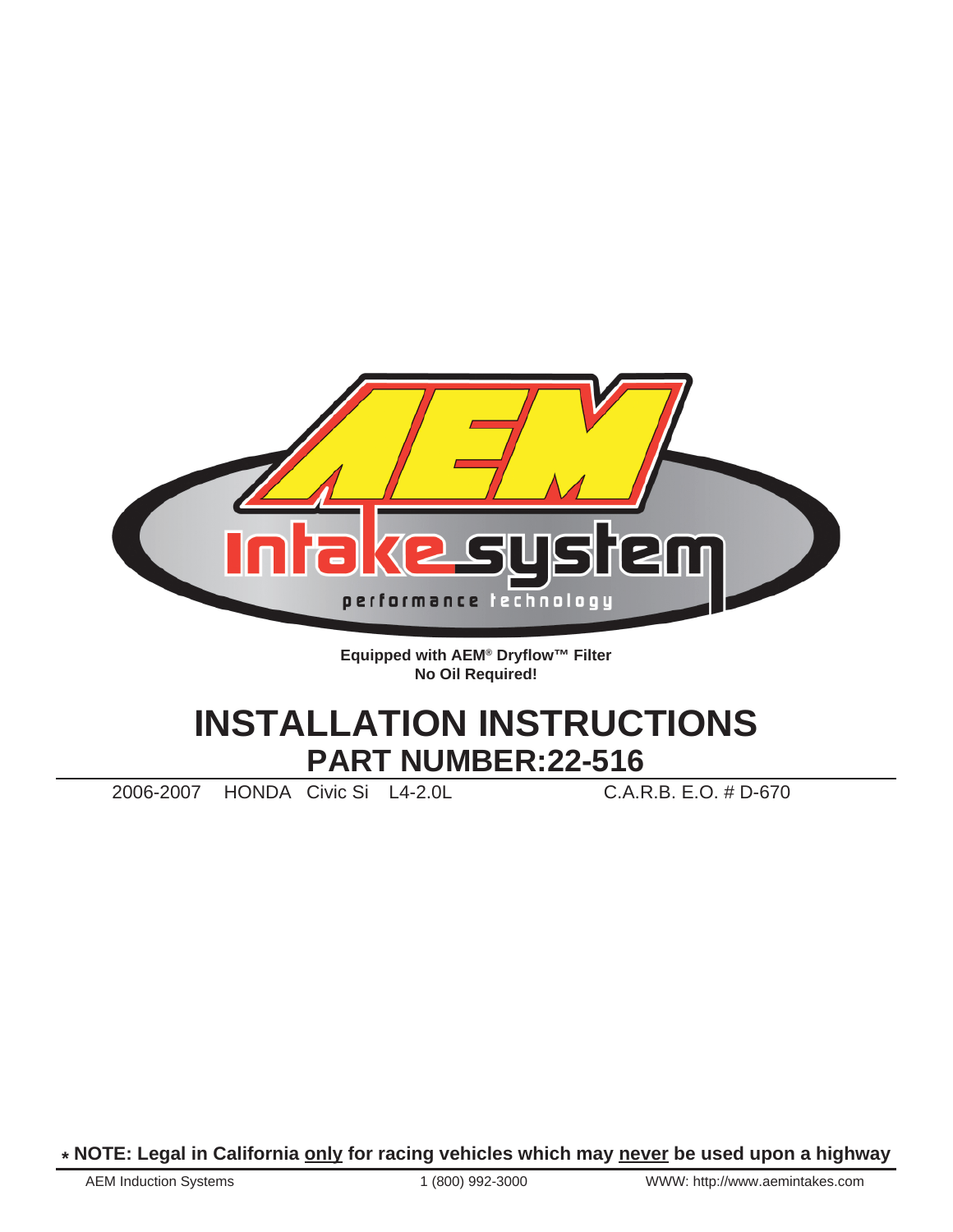## **PARTS LIST**

| <b>Description</b>                   | Qty. | <b>Part Number</b> |
|--------------------------------------|------|--------------------|
| Element Parts Kit 2.75 X 5" Dry Ele. |      | 21-202DK           |
| <b>Inlet Pipe</b>                    | 1    | 2-5161             |
| Hose, Silicone 2.75x3" Blk.          | 1    | 5-275              |
| Hose; $5/8$ "ID $X$ 9-1/2"L          | 1    | 5-7095             |
| Hose; 3/8"ID X 14"L                  | 1    | 5-1014             |
| Mount, Rubber 1" X 8mm               | 1    | 1228560            |
| Zip Tie, 11.25 Long                  | 1    | $1 - 115$          |
| Zip Tie, 8" Tree Push-Mnt.           | 2    | $1 - 127$          |
| Hose; 1/2"ID X 6.375"L               | 1    | 5-5375             |
| Washer, 8mm Soft Mount               | 1    | 559960             |
| Nut, M8 Hex Serrated                 | 1    | 444.460.08         |
| 1/2" Bnd. Hose Clamp, 2.31-3.25"     | 2    | 9444               |
| 1/2" Bnd. Hose Clamp, 2.56"-3.50"    | 1    | 9448               |
| Hose Clamp, 3/4"                     | 2    | 4093-5             |
| Hose Clamp, 1 1/16" Narrow           | 4    | 4093-6             |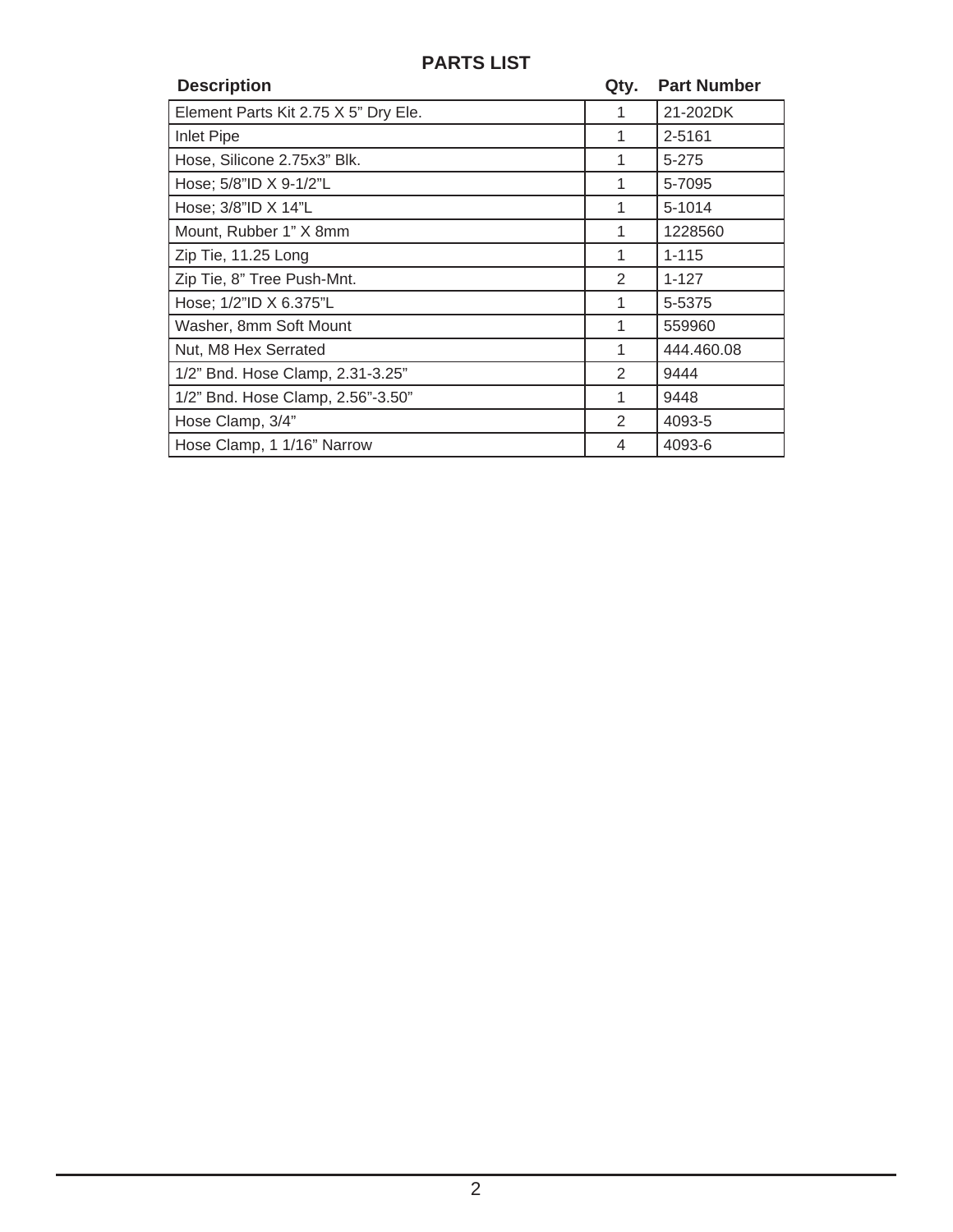**Read and understand these instructions BEFORE attempting to install this product. Failure to follow installation instructions and not using the provided hardware may damage the intake tube, throttle body and engine.**

### **1. Preparing Vehicle**

- a. Make sure vehicle is parked on level surface.
- b. Set parking brake.
- c. If engine has run in the past two hours, let it cool down.
- d. Disconnect negative battery terminal.
- e. Raise the front of the vehicle with a jack. Refer to your owner's manual for proper jack and jack stand placement to properly support vehicle. Support your vehicle using properly rated jack stands before wheel removal or while work ing under the vehicle.

#### **NEVER WORK UNDER A VEHICLE WITHOUT USING JACK STANDS.**

- i. Remove driver side wheel.
- f. Do not discard stock components after removal of the factory system.

## **2. Removal of stock system**





a. Remove the lower splash guard by prying loose the retaining clips.



b. Remove the retaining clips from the wheel well and pull back the fender liner to access the stock air box.



c. Disconnect MAF sensor harness. Remove the harness clip from the air box and move the harness out of the way.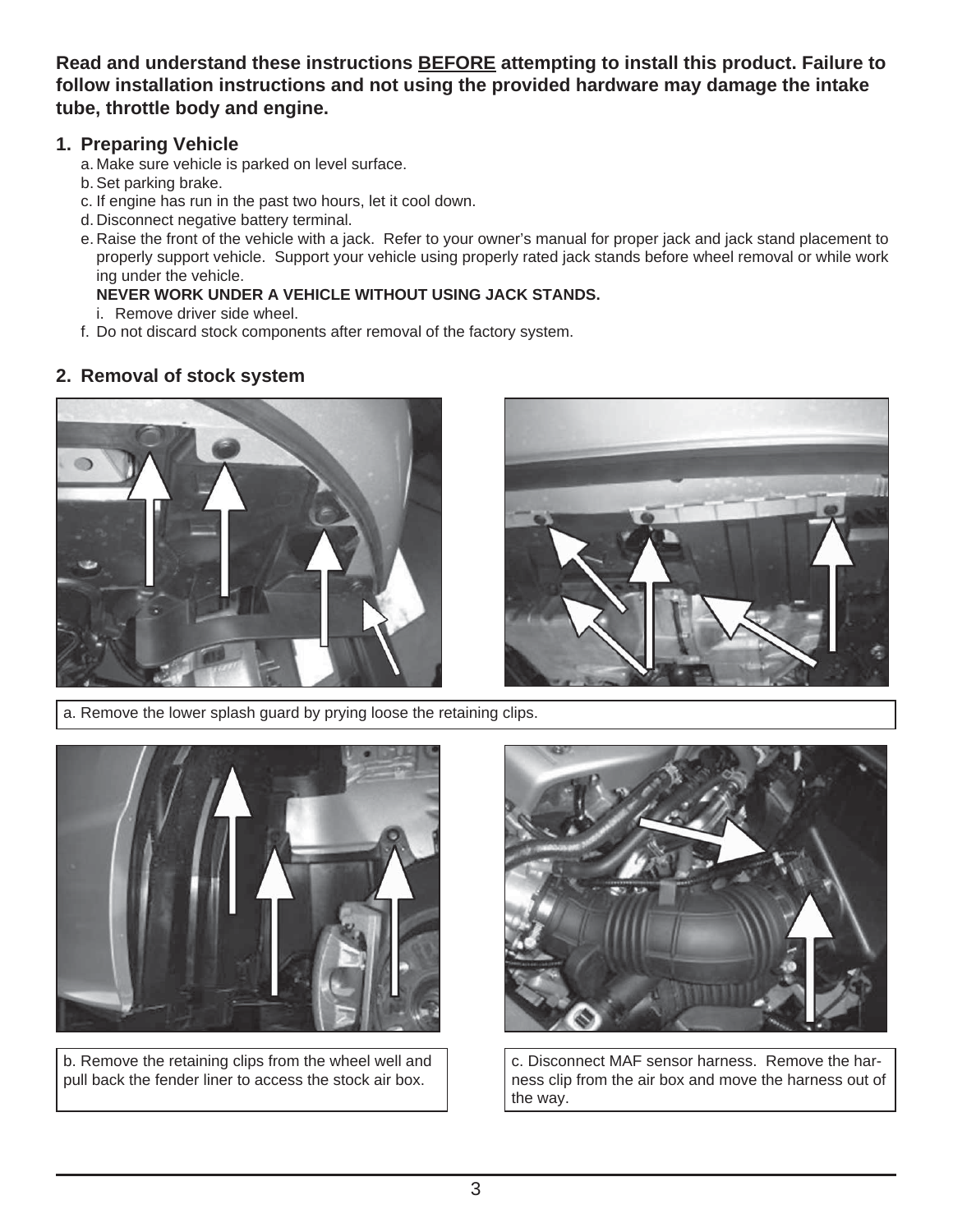

d. Remove the two MAF screws and remove the MAF sensor from the air box.



f. Loosen the two hose clamps and remove the intake tube from the vehicle. When pulling the tube out, push the coolant hose out of the retaining clip.



h. Remove the two bolts and one nut holding the filter box in place.



e. Disconnect the air injection line and the engine breather line from the intake tube.



g. Push back all the clips holding the filter lid, and remove the lid and the air filter from the vehicle.



i. From underneath the vehicle, remove the bolt holding the intake tube. This is located just under the battery box.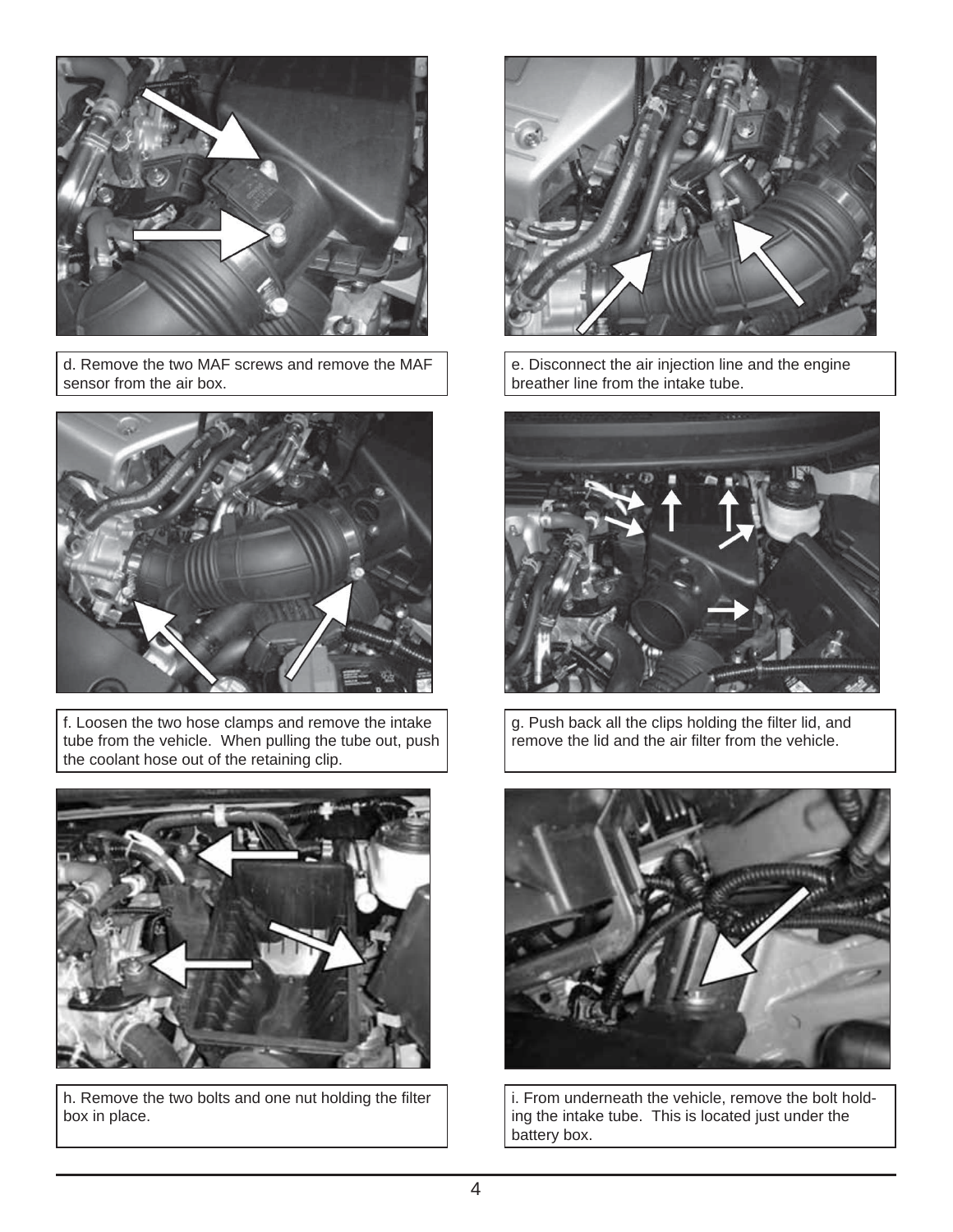



l. Remove the upper inlet tube and filter box from the vehicle.



n. Remove the front bolt holding the resonance chamber to the inner fender. This bolt is located between the chamber and the front bumper.



j. Pry apart the upper inlet tube from the lower tube.  $\vert$  k. Pull the upper inlet tube out of the grommet, located on the side of the battery box.



m. Remove the rear bolt holding the resonance chamber to the inner fender.



o. Pull the inlet tube off of the resonance chamber and remove the chamber from the vehicle.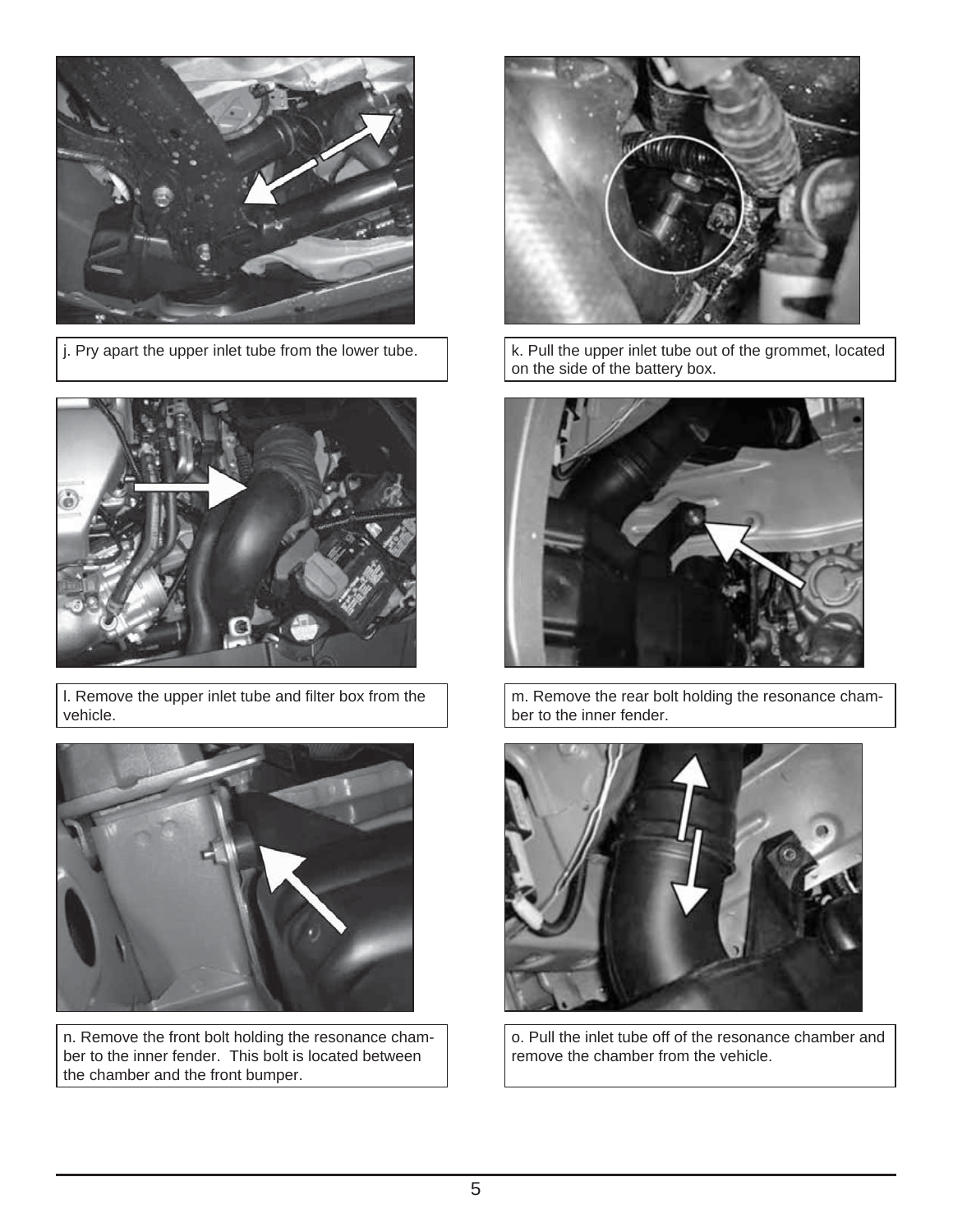

p. Pull the inlet tube out of the grommet and remove from the vehicle.



r. Install the new coolant line using the supplied 3/8" hose and two ¾" hose clamps. **NOTE: Replace any coolant recovered during hose removal by replenishing the recovery tank.**



q. **CAUTION: Ensure the engine is completely cool before removing the coolant hose, or hot coolant will escape from the cooling system and cause injury or damage. Be sure to capture any lost coolant in a clean container.**

Remove the three hose clamps. One on the breather line and the other two on the coolant line. Pull the hard line and all the rubber hoses out of the vehicle.



s. Remove bolt holding the air filter box bracket and remove it from the vehicle.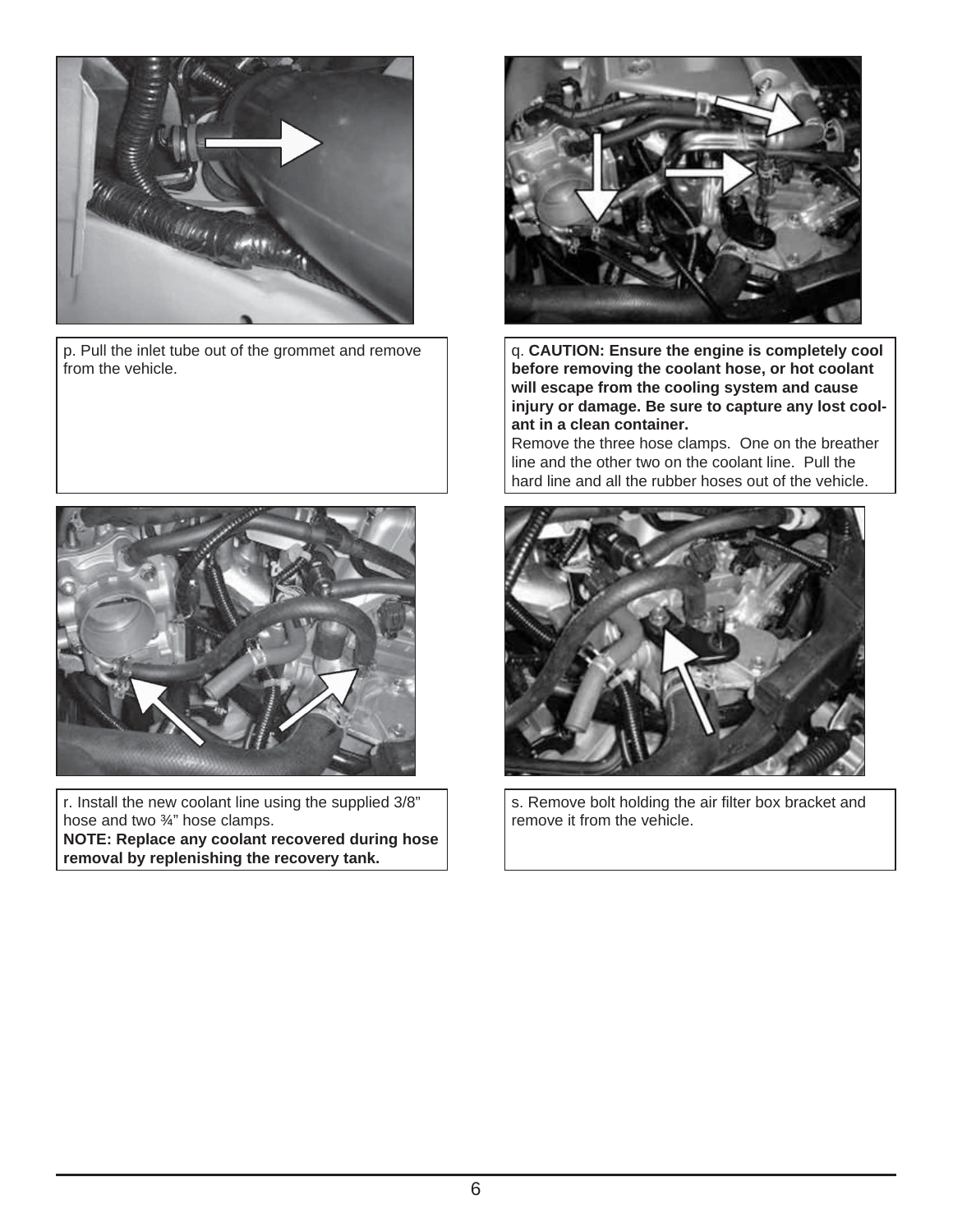## **3. Installation of AEM® intake system.**

a. When installing the intake system, do not completely tighten the hose clamps or mounting hardware until instructed to do so.



b. Install the factory MAF sensor with the two factory screws onto the AEM® intake pipe. Place the silicone coupler onto the intake pipe and loosely install the #44 clamps into place.



d. Install the rubber mount as shown in place of the right most bolt on the block off plate.



f. Slip the air filter onto the intake pipe and tighten the hose clamp.



c. Place the supplied air filter into the engine bay as shown.



e. Install the intake pipe onto the throttle body and position the mounting bracket onto the rubber mount.



g. Use the supplied M8 washer and nut to loosely secure the pipe bracket to the rubber mount.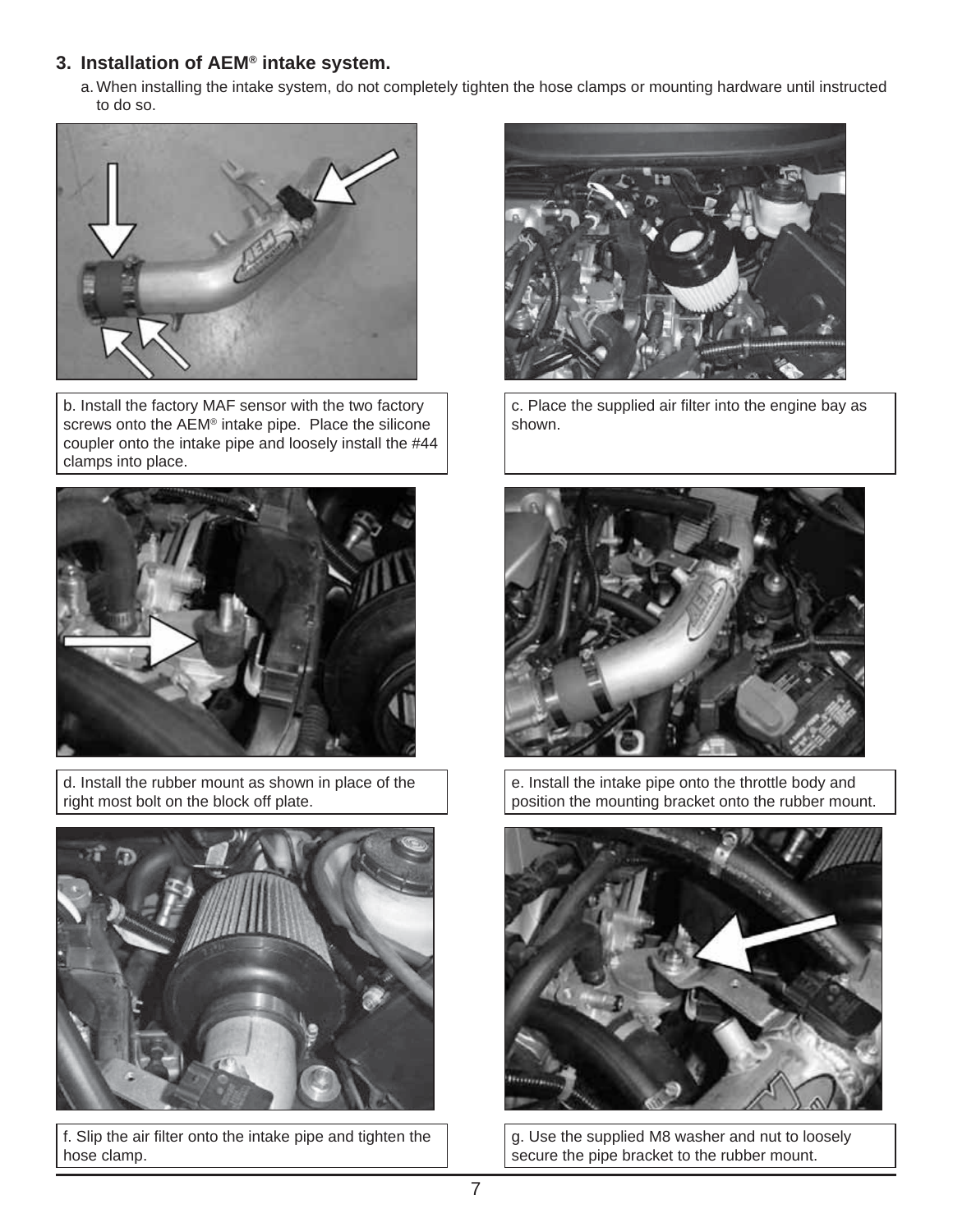



h. Push the supplied tree style zip tie into the mounting bracket on the intake pipe and loop the zip tie around the coolant radiator hose. Tighten the zip ties enough to hold the hose off of the intake pipe, but do not squeeze the hose tightly.



i. Install the supplied 1/2" diameter breather hose between the air injection line and the intake pipe. Secure in place with 2 of the supplied 1 1/16" diameter hose clamps. Also install the supplied 5/8" diameter breather hose between the valve cover and the intake pipe. Secure in place with 2 of the supplied 1 1/16" diameter hose clamps.



j. Connect the factory MAF sensor to the harness and secure it to the intake pipe bracket with the factory connector, as shown.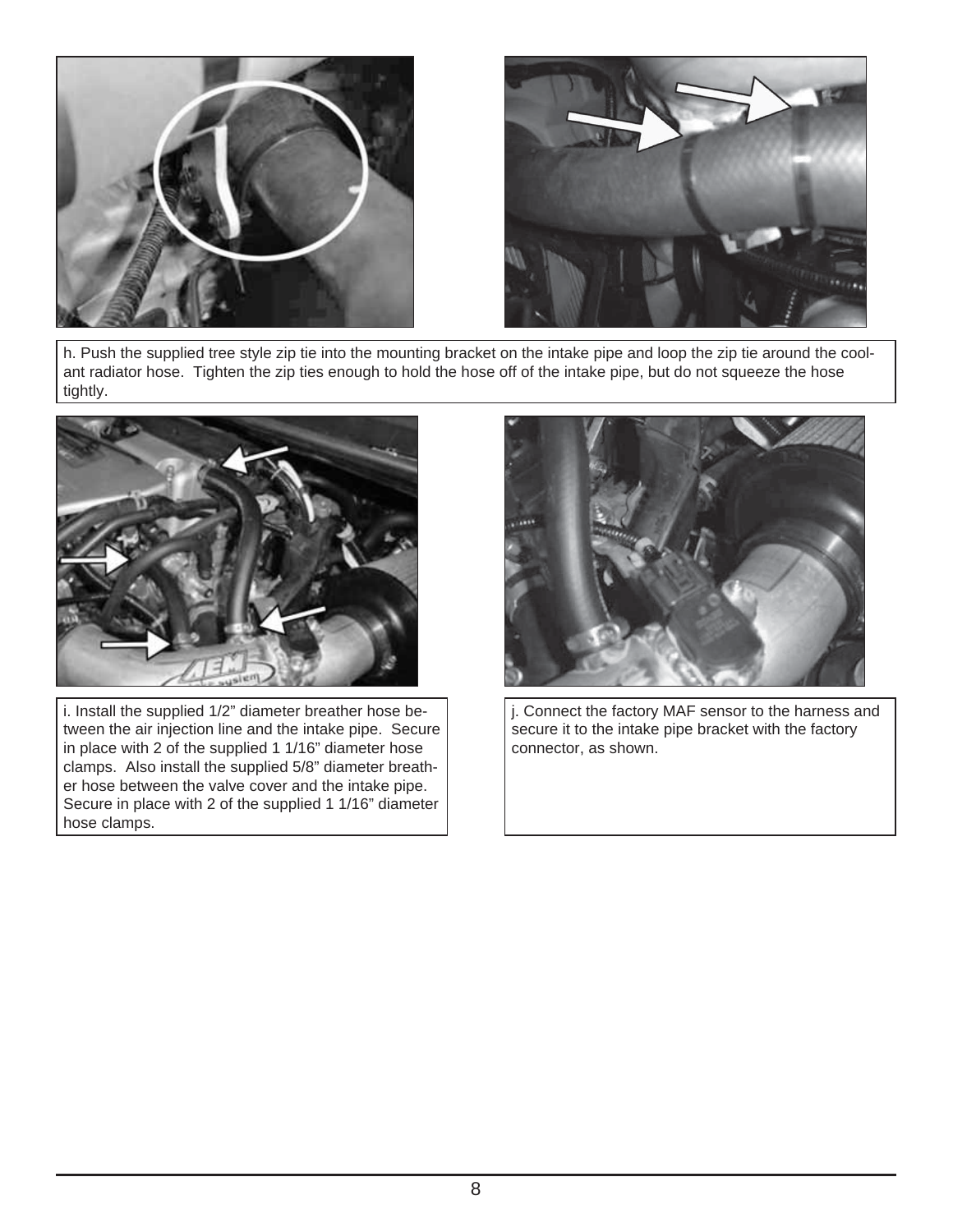

k. Secure the new coolant line and the MAF sensor wire harness with the included zip tie.

l. Position the intake pipe for best fitment. Be sure that the pipe and other components do not contact any part of the vehicle. Tighten the hose clamps and tightly secure the intake pipe bracket.



Factory air box system installed **AEM<sup>®</sup> intake system installed** AEM<sup>®</sup> intake system installed



#### **4. Reassemble Vehicle**

 a. **Fender liner and splashguard:** Install the fender liner, lower splash guard and any hardware that was removed in steps 2a and 2b.

 **NOTE: Failure to install the fender liner will result in diminished performance and increase the potential for engine damage due to water ingestion in rainy conditions.**

- b. **Wheel:** Install the driver side wheel using the factory torque specification (see owner's manual).
- c. Position the inlet pipes for the best fitment. Be sure that the pipes or any other components do not contact any part of the vehicle. Tighten the rubber mount, all bolts, and hose clamps.
- d. Check for proper hood clearance. Re-adjust pipes if necessary and re-tighten them.
- e. Inspect the engine bay for any loose tools and check that all fasteners that were moved or removed are properly tightened.
- f. Reconnect negative battery terminals and start engine. Let the vehicle idle for 3 minutes. Perform a final inspection before driving the vehicle.

#### **5. CARB Sticker Placement**

 a. The C.A.R.B. exemption sticker, (attached), must be visible under the hood so that an emissions inspector can see it when the vehicle is required to be tested for emissions. California requires testing every two years, other states may vary.